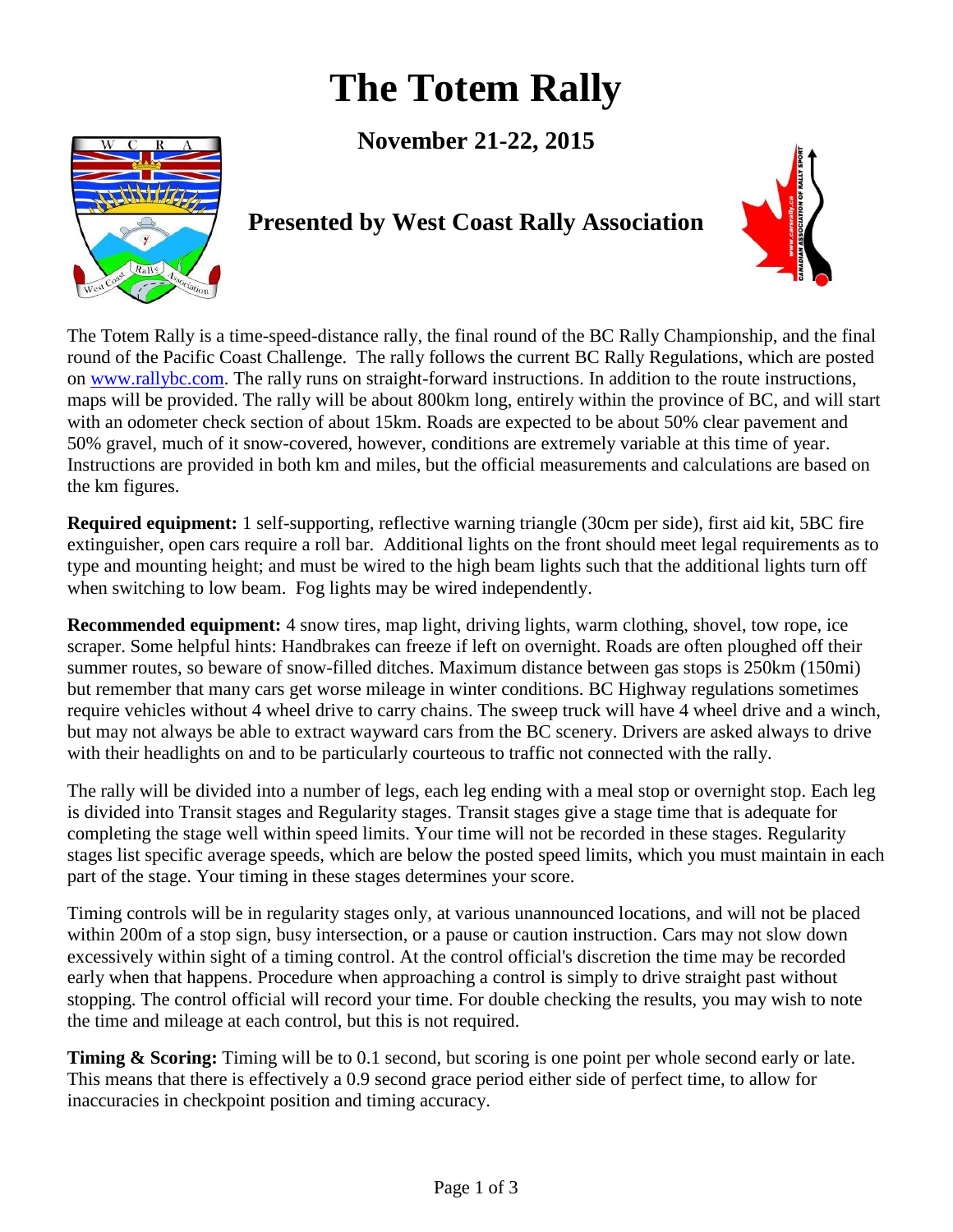**Time Declarations:** The principles behind time declarations are as follows:

- Competitors should be able to stop and render first aid at an accident without penalty.
- Competitors should be able to stop and deal with a public situation (concerned local, grader blocking road, law enforcement etc.) without penalty.
- Competitors' own errors should earn them penalties.
- Competitors should not be able to engineer a lower score post-facto through a time declaration.
- Competitors requiring outside assistance (e.g. to extract them from a snowbank) should be penalized.

There will therefore be 2 categories of time declaration: For situations involving public safety (stopped for a red cross incident, stopped to determine if there is injury, stopped by a member of the public, heavy traffic making it impossible to pass, etc.) the time dec will not incur any penalty. For competitor's fault situations (missed a turn, couldn't make the average, blew a tire, mis-calculated the time, etc.) the time dec will cost you 20 points.

Teams will be given a Time Declaration sheet for each regularity. If you are delayed in a regularity, (e.g. if you have to stop for an accident, or if you are stopped by someone not connected with the rally) do not race to catch up your time. The time declaration sheet includes a field for the distance, a check box for fault/nofault, a field for recording the reason if it is a no-fault, and the delay requested, which must be in whole minutes, or whole minutes plus 30 seconds (0:30, 1:00, 1:30, 2:00 etc.), up to 9:30 late. In each case, you must fill in the time dec form at the time when the delay occurs. To ensure that competitors don't engineer their time decs post-facto, there may be a stop control at any location along the route, where the time dec forms will be collected. Stop controls will be indicated by a red passage control board, which will be on display at the drivers' meeting. At the end of the day, when you check in to the main time control in the restaurant, hand in any time declarations that weren't previously collected.

The maximum penalty at a single control is 300 points (5 minutes) and the maximum penalty for a regularity stage is 600 points (10 minutes). Control officials will remain in place at least until all remaining cars are beyond 10 minutes later than absolute rally time. Ties will be broken by the most zero scores, then the most 1 second penalties, etc.

## **Officials of the Event:**

| <b>Route Master:</b> | Paul Westwick (paul@rallybc.com)   | Steward: | <b>Melissa Hardy</b> |
|----------------------|------------------------------------|----------|----------------------|
| Registrar:           | Darsi Sullivan (darsi@rallybc.com) |          |                      |

**Awards and Classes**: Trophies will be awarded, for overall position and according to the classes laid out for the BC region rally championship:

| Paper:             | No calculators, rally tables or accessory odometers.                                       |  |
|--------------------|--------------------------------------------------------------------------------------------|--|
| <b>Calculator:</b> | Accessory odometers, non-programmable calculating devices that are not driven by a wheel.  |  |
| <b>Unlimited:</b>  | Unlimited equipment.                                                                       |  |
| Novice:            | Neither team member having entered more than 3 TSD rallies prior to the start of the       |  |
|                    | competition year and navigation equipment to conform to calculator class.                  |  |
| <b>Historic:</b>   | Vehicles manufactured more than 25 years prior to Dec 31 of the year preceding the current |  |
|                    | competition season. Navigational equipment is unlimited.                                   |  |